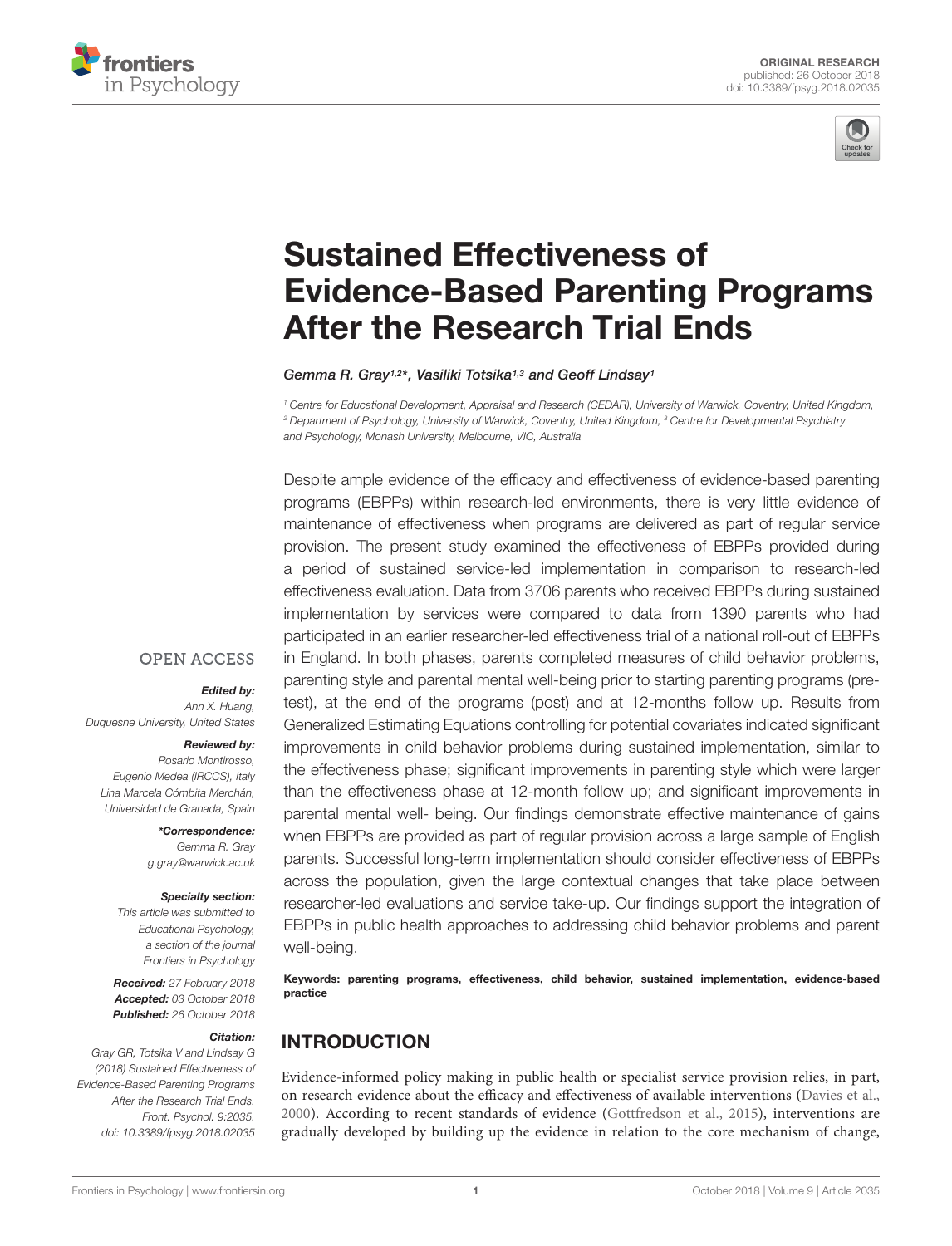testing the efficacy of the full intervention package in controlled conditions, and then examining the effectiveness of the intervention under conditions that resemble real-life conditions more closely [\(Flay et al.,](#page-9-2) [2005;](#page-9-2) [Gottfredson et al.,](#page-9-1) [2015\)](#page-9-1).

Within implementation science it has become recognized that this evidence pathway should not end after demonstration of efficacy and then effectiveness when the intervention is scaled up and implemented as part of regular service provision. Rather, models of evidence pathways have extended to a further stage of sustainment or sustainability [\(Aarons et al.,](#page-9-3) [2011\)](#page-9-3). However, the theoretical conceptualization of this stage has been contentious, as indicated by the use of both sustainment (a state) and sustainability (a characteristic of the implementation). For example, in their review of 125 studies [Wiltsey Stirman et al.](#page-10-0) [\(2012\)](#page-10-0) found that 62% of studies used the term "sustainability"; that only 36 (29%) defined sustainability; and that there were a number of different definitions, the most common of which was that by [Scheirer](#page-10-1) [\(2005\)](#page-10-1) which just eight studies used. A recent review demonstrates consistency has not improved [\(Moore et al.,](#page-9-4) [2017\)](#page-9-4).

The main focus of such studies has been on the influences that enhance or reduce sustainability. A systematic review by [Durlak and DuPre](#page-9-5) [\(2008\)](#page-9-5) identified 23 contextual factors that can influence the success of an implementation. [Wiltsey Stirman](#page-10-0) [et al.](#page-10-0) [\(2012\)](#page-10-0) identified four main categories with 24 subsidiary categories: innovation characteristics, e.g., fit, ability to maintain fidelity/integrity; context, e.g., climate, leadership, setting characteristics and system/policy change; capacity, e.g., funding, workforce (staffing attributes and community/stakeholder support); and processes and interactions, e.g., training and education, ongoing support, and engagement/relationship building.

In both these reviews, intervention effectiveness was not among these factors. Demonstration of effectiveness during sustained implementation was considered relevant only to service providers as a means of monitoring performance and assuring quality [\(Franks and Schroeder,](#page-9-6) [2013\)](#page-9-6). In addition only 22% of the studies reviewed by [Wiltsey Stirman et al.](#page-10-0) [\(2012\)](#page-10-0) reported sustainability of individual outcomes. [Shediac-Rizkallah](#page-10-2) [and Bone](#page-10-2) [\(1998\)](#page-10-2) noted inconsistencies with the definition of sustainability, and distinguished between six definitions of sustainability. Here we focus on definition three:

"A development program is sustainable when it is able to deliver an appropriate level of benefits for an extended period of time after major financial, managerial and technical assistance from an external donor is terminated (United States Agency for International Development, 1988)" [\(Shediac-Rizkallah and Bone,](#page-10-2) [1998,](#page-10-2) pp. 91).

Indeed, findings from small-scale studies that examined effectiveness during transition to service-led provision [\(Zubrick](#page-10-3) [et al.,](#page-10-3) [2005;](#page-10-3) [Price et al.,](#page-10-4) [2012;](#page-10-4) [Skar et al.,](#page-10-5) [2015\)](#page-10-5) highlighted the importance of maintaining effectiveness during sustained implementation.

The need to monitor the effectiveness of parenting programs during sustained implementation extends beyond the needs of a particular service provider: it should concern evidenceinformed policy-making. Moreover, program delivery changes

as the level of experimental control changes, as well as many factors associated with successful implementation (c.f., [Durlak](#page-9-5) [and DuPre,](#page-9-5) [2008\)](#page-9-5), so a change in the level of effectiveness should be considered a likely characteristic of sustained implementation, along with recognition of the limitations of our systemic capacity to control all factors we know are related to successful implementation. Therefore, to support a public health approach to the promotion of EBPPs, the question is no longer whether they work, but whether they still work when they are provided as part of regular service provision across the population.

Therefore the focus of the present study was on the sustainability of effectiveness, defined as maintenance of positive effects of the program(s) at a comparable level to that shown in the earlier formal effectiveness trial; this definition is consistent with [Shediac-Rizkallah and Bone](#page-10-2) [\(1998\)](#page-10-2).

In the present study we examine the sustainability of the effectiveness of parenting programs once these are implemented as part of regular service delivery in communities, outside trials which had previously demonstrated their effectiveness. Sustainability of effectiveness, therefore, is defined as maintenance of positive effects of the program(s) at a comparable level to that shown in the earlier formal effectiveness trial. The implementation domain is that of parenting programs which aim to reduce behavior problems among children because such problems can persist into adulthood and have both negative consequences for the individuals, and high societal costs [\(Scott](#page-10-6) [et al.,](#page-10-6) [2001\)](#page-10-6). Parenting programs are mainly based on behavioral science and social learning models [\(Sanders et al.,](#page-10-7) [2012\)](#page-10-7) and aim to develop more adaptive parenting techniques to help parents to manage their child's behavior. Numerous randomized controlled trials (RCTs) have established the evidence-base of programs such as Triple P [\(Sanders et al.,](#page-10-8) [2000\)](#page-10-8) and Incredible Years [\(Webster-Stratton et al.,](#page-10-9) [2001\)](#page-10-9). Systematic reviews and metaanalyses of these RCTs have concluded that parenting programs are effective interventions to reduce child behavior problems and improve the overall emotional and behavioral adjustment of children, increase positive parenting styles, decrease ineffective use of discipline, and improve maternal mental health [\(Kaminski](#page-9-7) [et al.,](#page-9-7) [2008;](#page-9-7) [Nowak and Heinrichs,](#page-9-8) [2008;](#page-9-8) [Dretzke et al.,](#page-9-9) [2009;](#page-9-9) [Barlow et al.,](#page-9-10) [2012,](#page-9-10) [2016;](#page-9-11) [Furlong and McGilloway,](#page-9-12) [2015\)](#page-9-12).

Whereas this evidence-base is key for policy makers wishing to embed parenting programs into regular service provision, it is not sufficient. The next step is to demonstrate that parenting programs work equally well when implemented under real-world conditions, gradually building from smaller effectiveness demonstrations to larger-population effectiveness research (scaling up). In the United Kingdom, an example of the latter is the United Kingdom-government instigated and funded Parenting Early Intervention Pathfinder evaluation (2006–2008) of three evidence-based parenting programs (EBPPs) across 18 Local Authorities (LAs; geographical regions with administrative powers) in England. On the basis of evidence of their effectiveness [\(Lindsay et al.,](#page-9-13) [2011b\)](#page-9-13) the funder rolled out eight EBPPs across all 152 LAs in England, the Parenting Early Intervention Programme, and evaluated their effectiveness in a sample of 43 LAs [\(Lindsay et al.,](#page-9-14) [2011a;](#page-9-14) [Lindsay and Strand,](#page-9-15) [2013\)](#page-9-15). The [Lindsay et al.](#page-9-14) [\(2011a\)](#page-9-14) study demonstrated that rolling out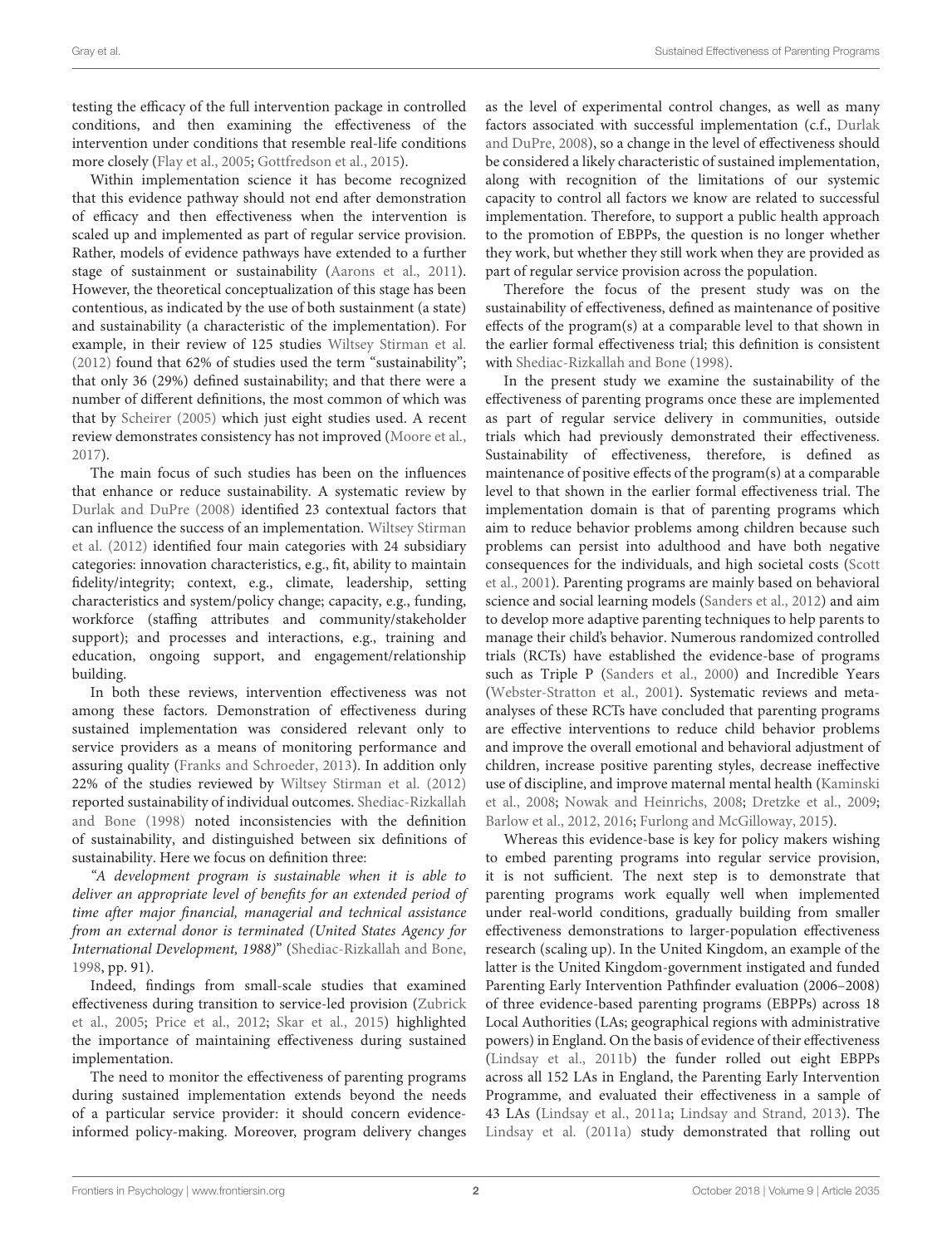EBPPs was associated with small to moderate reductions in child behavior problems, and large changes in parenting style and parental mental well-being. In the United States, the rolling out of Triple P across 18 counties in South Carolina further demonstrated the public health benefits associated with the prevention of child maltreatment [\(Prinz et al.,](#page-10-10) [2009\)](#page-10-10).

Although there is limited evidence on the sustainability of EBPPs with respect to individual outcomes, findings from small-scale studies that examined effectiveness during transition to service-led provision have provided indicative evidence of positive effects. For instance, [Price et al.](#page-10-4) [\(2012\)](#page-10-4) focused on externalizing behaviors of children in foster care and found that provision of the parenting intervention by community agencies was as effective at reducing the target behaviors as an earlier effectiveness trial. [Skar et al.](#page-10-5) [\(2015\)](#page-10-5) assessed the long term sustainability of effects in a community-wide parenting program, finding that the beneficial effects on parenting measures were maintained 6 and 12 months later.

Hence there is a general need to monitor the effectiveness during sustained implementation which extends beyond the requirements of a particular service provider: it should concern evidence-informed policy-making that is looking to maintain service provision and well-being levels of the population. A change in effectiveness during implementation may be considered likely, given the large number of factors that may influence sustainability of effectiveness [\(Durlak and DuPre,](#page-9-5) [2008\)](#page-9-5). Therefore, to support a public health approach to the promotion of EBPPs, the question concerning effectiveness applies not only to whether they are effective in trials, but also to whether they remain effective when provided as part of regular service provision across the targeted population.

The aim of the present study was to examine the effectiveness of EBPPs during a period of sustained implementation by services in England. The study responds to recent calls by the Society for Prevention Research [\(Gottfredson et al.,](#page-9-1) [2015\)](#page-9-1) to develop robust evidence of effectiveness during scaling-up of interventions. Our main research question examined whether effectiveness of EBPPs could be maintained during the phase of service-led sustained implementation as compared to an earlier researcher-led effectiveness evaluation phase. Specifically, we examined whether changes in child behavior problems, parenting style and parental mental well-being were significantly different between service-led sustained implementation and the previous researcher-led effectiveness evaluation.

# MATERIALS AND METHODS

### **Design**

This study compares the effectiveness of parenting programs delivered across two different phases: the effectiveness trial comprised a researcher-led evaluation of effectiveness during national roll-out of parenting programs across England (2008– 2011; [Lindsay and Strand,](#page-9-15) [2013\)](#page-9-15); following this, the service-led sustained implementation phase (2011–2016) included service evaluation data collected for service monitoring purposes (see **[Figure 1](#page-3-0)**). In the present study, data were drawn from four

LAs that participated across both phases. These LAs requested that the research team continued to collect data from parents enrolling during the sustained implementation phase. Apart from providing annual reports of the analysis of their results, we took no part in the LAs implementation of the EBPPs that they had selected for delivery. The sustained implementation phase started in the school year following the last year of the trial implementation phase.

### **Participants**

Parents were recruited to parenting programs through multiple routes, which were comparable in each LA. The recruitment was based entirely on the parent's or professional's concern about the child(ren)'s behavior. Local authorities were quite liberal with their inclusion criteria, including those parents who selfreferred, and referrals from schools, social services, and health services, with the agreement of the parent. No LA had formal inclusion or exclusion criteria. There were no inclusion or exclusion criteria for the research: all parents for whom precourse data were available were included in the trial. These criteria applied to both phases of the study. **[Table 1](#page-3-1)** presents the demographic information for the 1390 parents who took part in the effectiveness trial phase, and 3706 from the sustained implementation phase.

### Measures

#### Demographic Information

Demographic information was collected prior to the start of parenting programs and included child age, gender and Special Educational Need (SEN) status, parent gender, parents' contact with health and social care professionals, parent education, ethnicity, family structure, housing status, and whether their child was eligible for free school meals. SEN status indicates that the child has been assessed by the educational authority as not being able to learn in the same way or at the same pace as his peers, and that additional or differentiated provision is needed to address the child's learning needs. Eligibility for free school meals is determined by the family's income and is a proxy measure of income poverty.

#### **Socio-economic deprivation**

A composite measure of socio-economic deprivation was developed by combining data on parental education level (no educational qualifications vs. Level 3+), single parent status (single vs. dual parent), home ownership (rent home vs. own home) and free school meal eligibility (eligible vs. ineligible). No educational qualifications indicates exiting school without any General Certificate for Secondary Education (GCSE) level qualifications, i.e., Level 3/upper secondary level, International Standard Classification of Education (ISCED; [UNESCO,](#page-10-11) [2011\)](#page-10-11). Socio-economic deprivation scores ranged from 0 to 4, with higher values indicating more deprivation.

#### **Parent support needs**

Parents were asked to indicate whether they had contacted professional support for themselves over the past 6 months: medical practitioner, psychiatrist, counselor, social workers or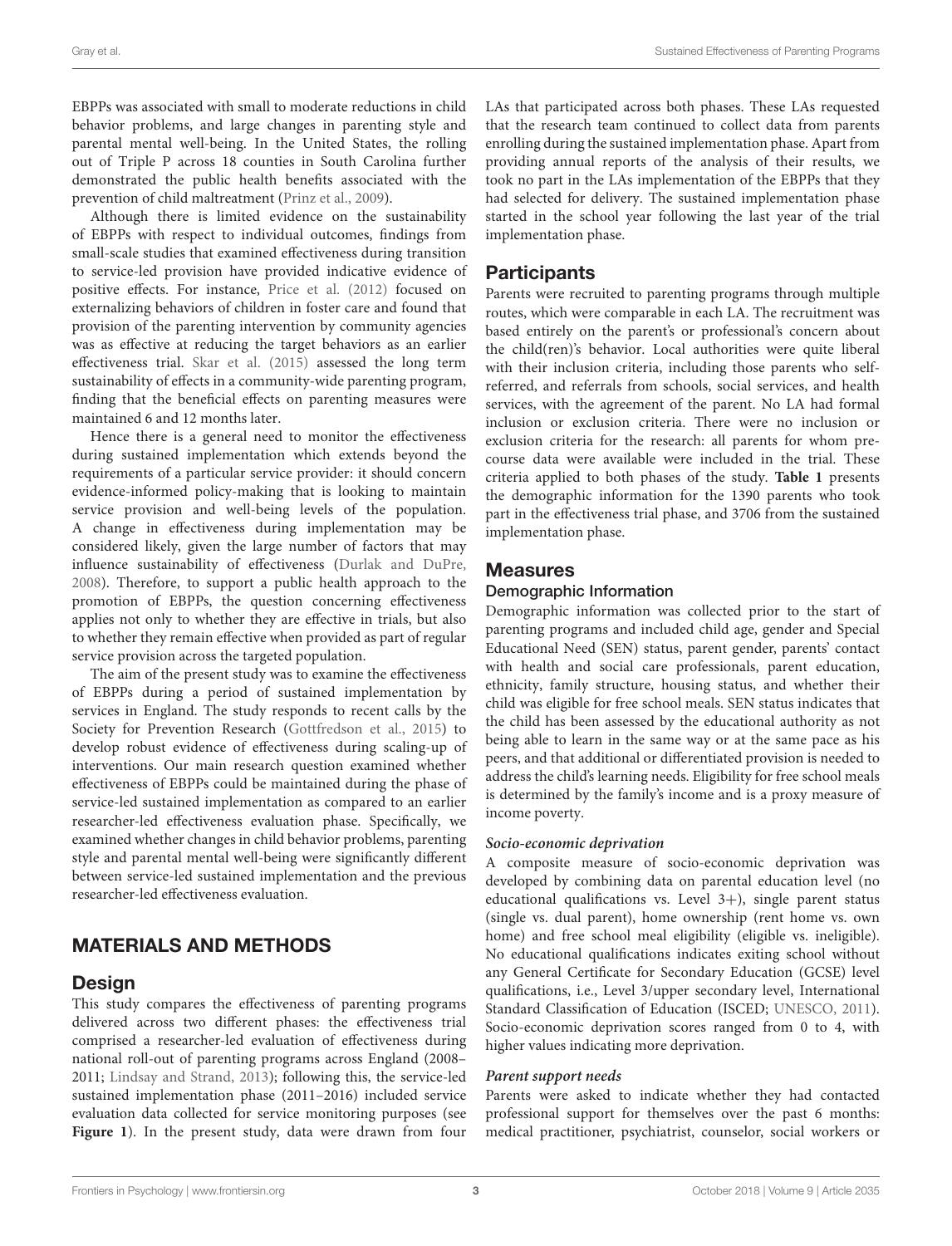

<span id="page-3-1"></span><span id="page-3-0"></span>TABLE 1 | Characteristics of parenting program participants during the effectiveness phase and the sustained implementation phase.

| Variable                                            | Effectiveness trial phase ( $N = 1390$ ) | Implementation phase $(N = 3706)$ | Comparison                    |
|-----------------------------------------------------|------------------------------------------|-----------------------------------|-------------------------------|
| Parent female gender (%)                            | 88.29                                    | 82.73                             | $x^2 = 21.33, p < 0.001$      |
| Parent has no educational qualifications (%)        | 19.11                                    | 16.35                             | $x^2 = 1.90, p = 0.092$       |
| Median parent support need (SD) <sup>1</sup>        | 1(1.02)                                  | 1(1.06)                           | $U = 2420537$ , $p < 0.001$   |
| Parent is White British (%)                         | 51.20                                    | 70.64                             | $x^2 = 187.01, p < 0.001$     |
| Family rents the home (%)                           | 66.15                                    | 65.62                             | $x^2 = 2.83, p = 0.050$       |
| Free school meal eligibility (%)                    | 50.65                                    | 44.14                             | $x^2 = 17.21, p < 0.001$      |
| Single parent status (%)                            | 38.81                                    | 35.75                             | $x^2 = 1.04$ , $p = 0.162$    |
| Median socio-economic deprivation (SD) <sup>2</sup> | 2(0.87)                                  | 2(0.81)                           | $U = 2489623$ , $p = 0.059$   |
| Child male (%)                                      | 60.97                                    | 56.37                             | $x^2 = 0.21$ , $p = 0.335$    |
| Child mean age (SD)                                 | 7.08(4.19)                               | 6.94(4.27)                        | $F(1,4628) = 0.92, p = 0.337$ |
| Child has special educational needs (%)             | 10.43                                    | 11.95                             | $x^2 = 2.29, p = 0.074$       |
| Program                                             |                                          |                                   |                               |
| Incredible years (%)                                | 3.38                                     | 0.27                              |                               |
| Triple $P$ $(\%)$                                   | 89.28                                    | 92.88                             |                               |
| STOP (%)                                            | 7.34                                     | 6.85                              | $x^2 = 89.23, p < 0.001$      |

<sup>1</sup>Parent support need reflects the number of health/social care professional's parents received support from over the past 6 months (range 0–5).

<sup>2</sup>Socio-economic deprivation is a composite of parent education, housing, family structure and free school meal status. Higher scores indicated higher deprivation.

other healthcare and support professionals. We summed the number of contacts indicated to capture the level of support need of the parent. A score of 0 indicated the participant had no contact with any of these professionals and therefore a low 'support need,' whereas a score of 5 indicated parents had had contact with all the support professionals, therefore demonstrating a high level of support need.

#### Child Behavior Problems

The Strengths and Difficulties Questionnaire (SDQ; [Goodman,](#page-9-16) [1997\)](#page-9-16) is a well-established measure of children's behavioral and

emotional problems. The SDQ contains 25 items, grouped into five scales (5 items per scale): conduct problems, emotional symptoms, hyperactivity, peer problems, and prosocial behavior. For each item, parents rate their child's behavior on a 3-point scale ( $0 = not true$ ,  $1 = somewhat true$ ,  $2 = certainly true$ ). The first four scales are summed to give a total difficulties score. The SDQ is used extensively in research and clinical practice and has well-established psychometric properties [\(Goodman,](#page-9-17) [2001\)](#page-9-17).

We used the 4–17 year-old version of the SDQ, though the SDQ has been validated for use with children aged 2–17 years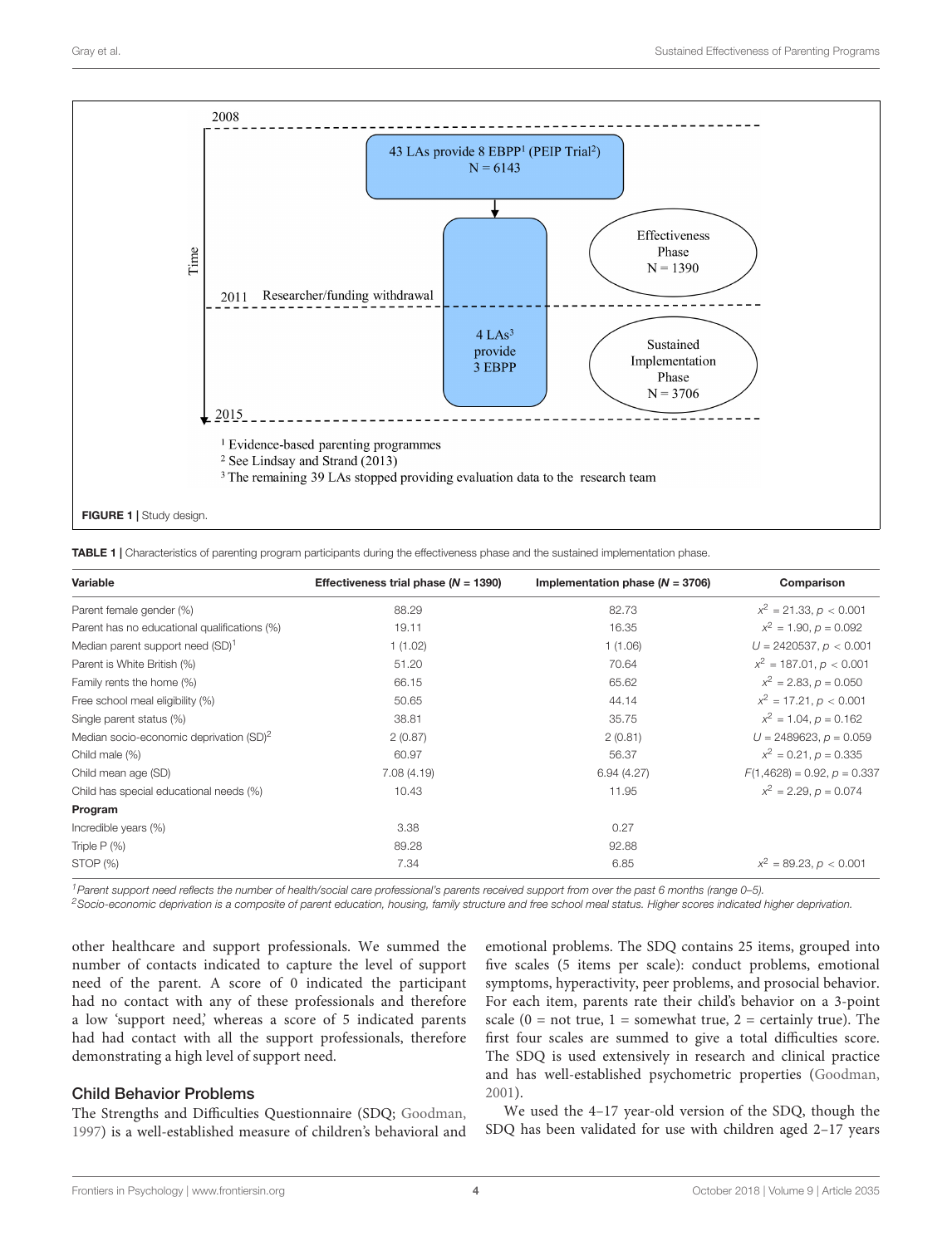$old<sup>1</sup>$  $old<sup>1</sup>$  $old<sup>1</sup>$  with altered wording of three of the items for the 2–3 years group. Here we present internal consistency data from the 4– 17 years group, though findings were similar for the 2–17 year group. Good levels of internal consistency were demonstrated across both phases for conduct problems (Cronbach's alphas were 0.71 and 0.69 for the effectiveness and sustained implementation phase, respectively); emotional symptoms ( $\alpha = 0.69$  and 0.73); hyperactivity ( $\alpha = 0.73$  and 0.76) and total difficulties score ( $\alpha$  = 0.82 and 0.84). Peer problems and prosocial behavior subscales were not included in the present study as these are behaviors not directly targeted by parenting programs.

#### Parenting

The Parenting Scale – Adolescent [\(Irvine et al.,](#page-9-18) [1999\)](#page-9-18) is a 13-item scale, shortened from an original 30-item scale [\(Arnold et al.,](#page-9-19) [1993\)](#page-9-19) to assess parenting style. The original 30-item version of this questionnaire has been validated for use with parents of children aged 18 months to 16 years [\(Arnold et al.,](#page-9-19) [1993;](#page-9-19) [Karazsia](#page-9-20) [et al.,](#page-9-20) [2008\)](#page-9-20) and reliability and validity of the shorter version have been established for children aged 2 – 16 [\(Karazsia et al.,](#page-9-20) [2008\)](#page-9-20). Two subscales are available: laxness (six items) and overreactivity (six items) as well as a single 'parental monitoring' item. Parents rate each item on a 7-point scale and the scores in each subscale are summed. Internal consistency was good (laxness,  $\alpha$  = 0.75 and 0.83 and over-reactivity,  $\alpha$  = 0.72 and 0.81, for each phase, respectively).

#### Parent Mental Well-Being

The Warwick-Edinburgh Mental Well-Being Scale (WEMWBS; [Tennant et al.,](#page-10-12) [2007\)](#page-10-12) is a 14-item measure of subjective mental well-being in adults. Parents rated 14 statements on a 1 (none of the time) to 5 (all of the time) scale. Total mental well-being score ranges from 14 to 70, with higher scores indicating higher mental well-being. Internal consistency levels were high:  $\alpha = 0.93$ for the effectiveness trial phase, and  $\alpha = 0.94$  for the sustained implementation phase.

### Parenting Programs

During the effectiveness trial phase, the United Kingdom Department for Education (DfE) selected eight EBPPs, which had been accredited by the National Academy for Parenting Practitioners (NAPP; [Asmussen et al.,](#page-9-21) [2012\)](#page-9-21) to a standard of effectiveness determined by the DfE. LAs could provide one or more of these EBPPs. The DfE funded LAs through the Parenting Early Intervention Programme to develop their infrastructure, including strategic and operational lead officers and staff who had been trained to be facilitators of the relevant programs the LAs chose to implement. Training was provided by the program providers (see [Lindsay et al.,](#page-9-13) [2011b\)](#page-9-13). During the sustained implementation phase, the LAs chose to continue with the programs. Three parenting programs were common across the two phases: Incredible Years, Triple P and STOP.

#### Incredible Years

The Incredible Years program (IY; [Webster-Stratton et al.,](#page-10-13) [2004\)](#page-10-13) was developed for parents of children between 8 and 13 years old and focuses on teaching parents how to manage the child's behavior problems through improved parenting. In the current study, providers of IY offered 18–22 weekly group sessions of 2–2.5 h. In the effectiveness trial phase, facilitators attended a 4 or 5 days manualised workshop and received supervision in the form of peer support meetings and monthly telephone consultations from accredited mentors. The majority of facilitators had a higher education level qualification in an education or health and social care discipline. Forty-seven parents (3.4%) enrolled in IY during the effectiveness trial phase, compared to 10 (0.27%) parents in the sustained implementation phase.

#### Triple P

The Triple P program [\(Sanders et al.,](#page-10-8) [2000\)](#page-10-8) was developed for parents of children aged 0–16 years old. It aims to increase parents' skills and confidence in handling their child's behavior though positive parenting. In the current study, providers of Triple P offered the Level 4 version which involves eight 2-h weekly sessions: four face-to-face small group sessions, three telephone sessions and one final group session. In the effectiveness trial phase, facilitators received a 3-day manualised training program with an accredited Triple P trainer. The majority of facilitators had a higher education level qualification in an education or health and social care discipline. The majority of parents attended Triple P: 1241 (89.28%) parents in the effectiveness trial phase, and 3442 (92.88%) parents in the sustained implementation phase.

### **STOP**

STOP [\(Ministry of Parenting,](#page-9-22) [2015\)](#page-9-22) was developed as an 11 week program for parents of children aged 11–16. It aims to help parents to communicate better with their children and to support their development, through discussions, role play and feedback to develop more effective parenting techniques. In the effectiveness trial phase, facilitators attended a 3-day workshop and received manualised training materials. In the effectiveness trial phase, 102 (7.34%) parents enrolled in STOP compared to 254 (6.85%) in the sustained implementation phase.

### Program Fidelity

During the sustained implementation phase, in addition to existing trained staff, new facilitators received the same training as those engaged during the effectiveness trial phase. Both existing and newly trained facilitators received the same pattern of support and supervision as during the effectiveness trial stage. The monitoring of the implementation of programs by the facilitators was undertaken in the same manner during both phases according to each program's specifications by senior LA staff, who were both trained and experienced in the program's delivery. The criteria for completion of each program were the same in each phase, namely a minimum attendance of 75% of the group sessions, including the final session when the posttesting also occurred. This criterion was employed by the LA services during both the trial phase (Parent Early Intervention Programme) and during the sustained implementation phase. Facilitators completed a monitoring sheet after the final group

<span id="page-4-0"></span><sup>1</sup>[www.sdqinfo.com/norms/UK3yearNorm.html](http://www.sdqinfo.com/norms/UK3yearNorm.html)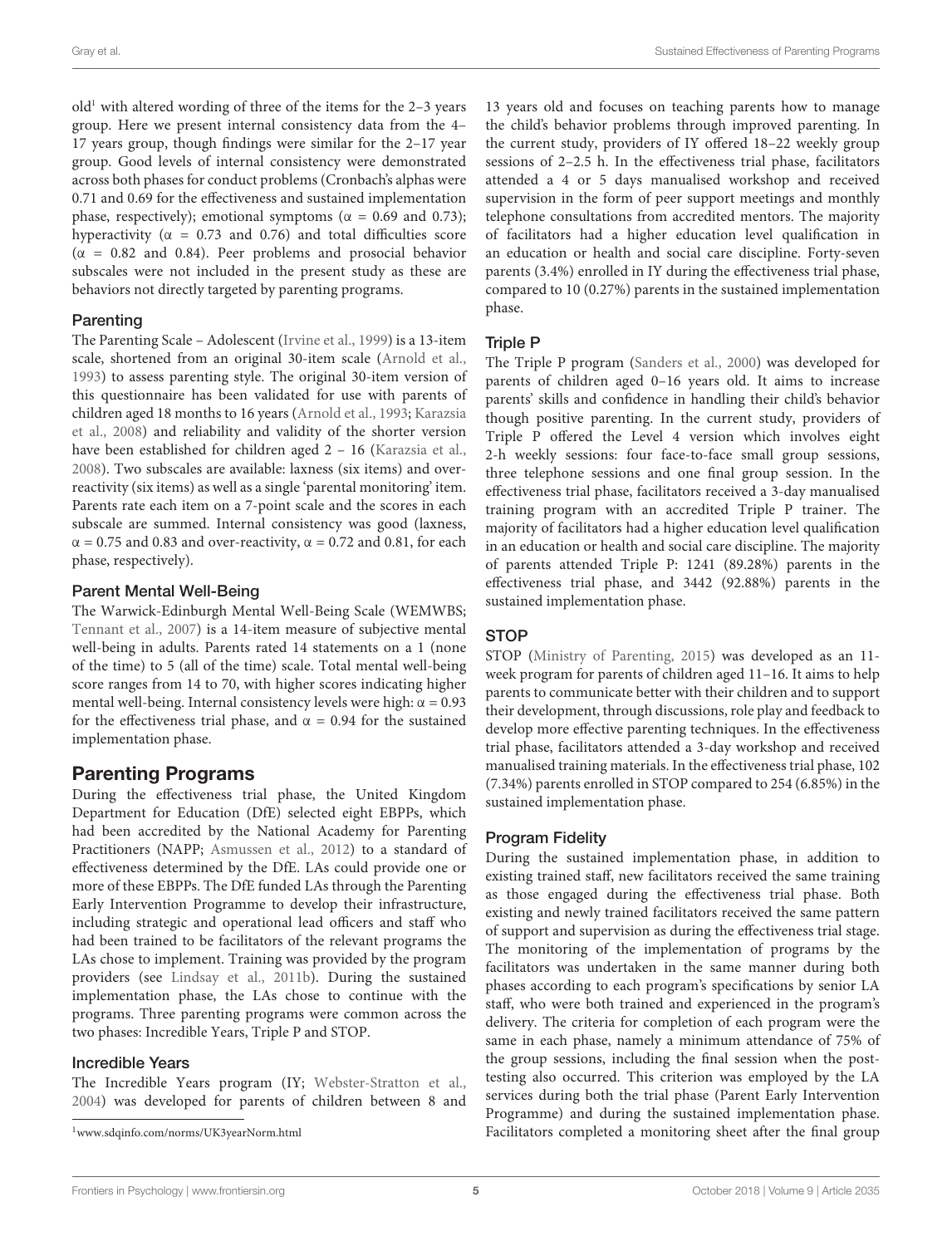session indicating those parents who had completed their course and also the reasons, if known, of parents who did not complete their course; these monitoring sheets were returned to the research team with the completed post-course questionnaires.

### Procedure

Procedure was the same during both phases. Parents completed a pre-test questionnaire booklet either at the start of the first session or at an introductory session before the parenting course commenced. Post-test data were collected in the last session of the program. All pre and post measures were distributed by the program facilitator and posted to the research team for analysis. Twelve months following the pre-test measures follow up questionnaires were posted to parents directly from the research center.

#### Analytic Strategy

Data involved repeated measurements, which were also nested within LAs. Therefore, we accounted for data non-independence using Generalized Estimating Equations (GEE; [Liang and Zeger,](#page-9-23) [1986\)](#page-9-23). With their focus on population average effects [\(Hubbard](#page-9-24) [et al.,](#page-9-24) [2010\)](#page-9-24), GEEs provided a good match to the research question.

Missing data ranged from 26.56 to 44.62% at post-test and 82.21–85.97% at follow up. This high level of data loss is a common occurrence in community evaluations [\(McWey et al.,](#page-9-25) [2015;](#page-9-25) [Abrahamse et al.,](#page-9-26) [2016\)](#page-9-26). We examined the association between missing data, initial levels of child behavior problems and participant characteristics, and we found no association (analysis available on request). There was also no significant difference in the proportion of missing data between the phases, across all outcome measures (all  $p > 0.05$ , full analysis available on request). This therefore suggests that the mechanism of missing data was not systematically related either to participant characteristics or the intervention on offer [\(Schafer and Graham,](#page-10-14) [2002\)](#page-10-14). We had no reason to reject that data were Missing Completely at Random (MCAR) and, as such, were appropriate for fitting into GEEs. To address missing data, a quasi-likelihood estimation was used [\(Liang and Zeger,](#page-9-23) [1986\)](#page-9-23) that makes full use of information available. GEEs were fitted specifying an identity link and exchangeable working correlation matrix, with a robust estimator for the covariance matrix which yields accurate standard errors [\(Garson,](#page-9-27) [2013\)](#page-9-27). Outcomes were standardized and continuous covariates were grand mean centered. GEEs controlled for data clustering at LA level and program level.

# RESULTS

Generalized Estimating Equations were fitted for each outcome to examine whether the effect of study phase (effectiveness trial vs. sustained implementation), time (pre-test, post-test, follow up) or their interaction was significant, accounting for the effect of LA, parent program type, child age, child gender, child's SEN status, parent gender, parent support need, ethnicity, and socioeconomic deprivation. GEEs use a Wald chi-square test to test whether each predictor makes a significant overall contribution

to the model, and then provide an estimated coefficient for each level of the predictor. Unadjusted descriptive statistics are shown in **[Table 2](#page-6-0)**, while **[Tables 3](#page-6-1)**, **[4](#page-6-2)** present the GEE coefficients of each level of predictor variables. Below, we report the overall predictor effects.

# Child Behavior Problems

Generalized Estimating Equations were fitted twice with SDQ data: once for children aged 4–17 years and once for children aged 2–17 years. As the results were very similar, we report findings from the 2–17 year-old group analysis. Results from the 4–17 years old group are available on request to the first author.

Overall, there was a significant time effect for each behavior problem: conduct problems (Wald = 849.73,  $p \le 0.001$ ), emotional symptoms (Wald = 441.66,  $p < 0.001$ ), hyperactivity (Wald = 590.27,  $p < 0.001$ ), total difficulties (Wald = 1033.87,  $p < 0.001$ ). There was no significant effect of phase for conduct problems (Wald = 0.85,  $p = 0.358$ ), hyperactivity (Wald = 0.01,  $p = 0.930$ , and total difficulties (Wald = 1.53,  $p = 0.217$ ). Emotional symptoms were slightly higher in the sustained implementation phase (Wald = 5.09,  $p = 0.024$ ).

There was also no significant interaction between time and phase for all subscales: conduct problems (Wald = 1.64,  $p = 0.441$ , emotional symptoms (Wald = 1.10,  $p = 0.576$ ), hyperactivity (Wald = 0.73,  $p = 0.693$ ), and total difficulties (Wald = 1.37,  $p = 0.503$ ). These findings suggest that all child behavior problems decreased significantly from pre- to post-test, and pre- to follow up and that the decrease was similar across the two phases of this study.

**[Table 3](#page-6-1)** presents estimated coefficients for each level of the predictor variables; these can be interpreted as y-standardized regression coefficients. Child male gender (compared to female gender) was associated with significantly higher scores on conduct problems ( $\beta$  = −0.14,  $p$  < 0.001), hyperactivity ( $\beta = -0.34$ ,  $p < 0.001$ ) and total difficulties ( $\beta = -0.18$ ,  $p < 0.001$ ). Child female gender was associated with significantly higher scores on emotional symptoms than male children ( $\beta = 0.08$ ,  $p = 0.003$ ). Child age was positively associated with conduct problems (β = 0.03,  $p < 0.001$ ), emotional symptoms (β = 0.05,  $p \lt 0.001$ ) and total difficulties ( $\beta = 0.03, p \lt 0.001$ ), but negatively with hyperactivity (β = -0.02,  $p$  < 0.001). Having SEN was associated with higher scores on conduct problems ( $\beta = 0.17$ ,  $p < 0.001$ ), emotional symptoms ( $\beta = 0.34$ ,  $p < 0.001$ ), hyperactivity (β = 0.49,  $p$  < 0.001), and total difficulties (β = 0.51,  $p < 0.001$ ).

There were no significant associations of parent gender with any child behavior problem (**[Table 3](#page-6-1)**), but parents with higher support needs rated their children higher on conduct problems ( $\beta = 0.13$ ,  $p < 0.001$ ), emotional symptoms ( $\beta = 0.15$ ,  $p < 0.001$ ), hyperactivity (β = 0.10,  $p$  < 0.001) and total difficulties (β = 0.16,  $p < 0.001$ ). Socio-economic deprivation was associated with higher levels of conduct problems (β = 0.07,  $p$  < 0.001), emotional symptoms ( $\beta$  = 0.04,  $p$  = 0.001), hyperactivity ( $\beta$  = 0.05,  $p < 0.001$ ), and total difficulties ( $\beta = 0.06$ ,  $p < 0.001$ ). Compared to all other ethnic groups, White British ethnicity was associated with higher scores on conduct problems (β = 0.28,  $p$  < 0.001), hyperactivity (β = 0.24,  $p < 0.001$ ) and total difficulties (β = 0.17,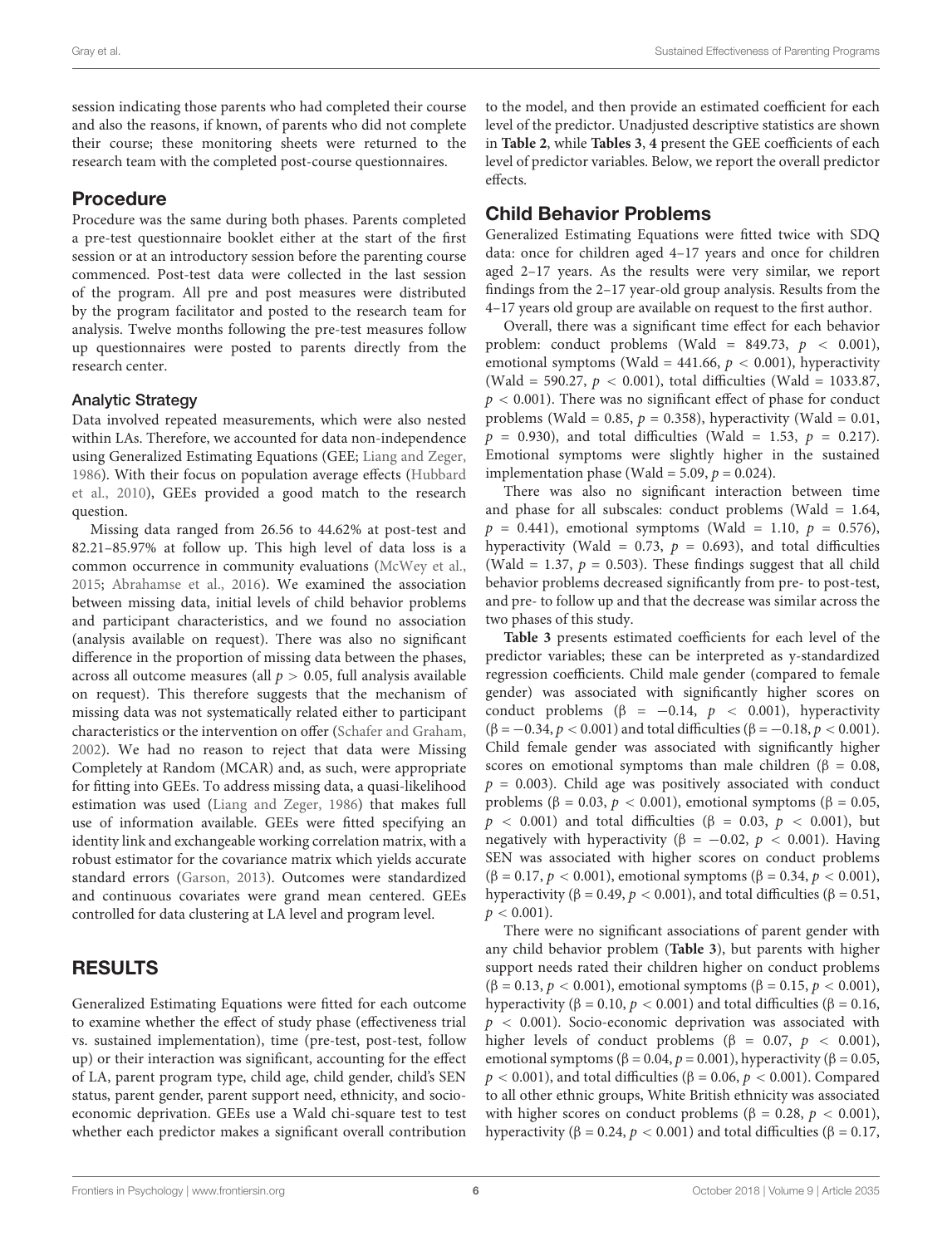#### <span id="page-6-0"></span>TABLE 2 | Means and standard deviations (in brackets) for all outcome measures.

|                         |   | <b>Effectiveness trial</b> |              |              | <b>Sustained implementation</b> |              |               |
|-------------------------|---|----------------------------|--------------|--------------|---------------------------------|--------------|---------------|
|                         |   | Pre                        | Post         | Follow up    | Pre                             | Post         | Follow up     |
| $SDQ1$ (2-17 age group) | N | 1195                       | 680          | 206          | 3097                            | 1798         | 442           |
| Conduct problems        |   | 4.04(2.35)                 | 2.88(2.13)   | 2.99(2.28)   | 4.07(2.28)                      | 2.88(2.13)   | 2.83(2.29)    |
| Emotional symptoms      |   | 3.42(2.54)                 | 2.49(2.35)   | 2.7(2.46)    | 3.55(2.61)                      | 2.57(2.4)    | 2.6(2.60)     |
| Hyperactivity           |   | 5.94(2.59)                 | 4.81(2.55)   | 4.75(2.56)   | 6.15(2.62)                      | 5.02(2.56)   | 4.86(2.82)    |
| SDQ total difficulties  |   | 16.57 (6.99)               | 12.95 (6.90) | 12.93 (7.49) | 17.11 (7.05)                    | 13.17 (7.01) | 12.86 (7.82)  |
| <b>Parenting Scale</b>  | Ν | 1324                       | 755          | 235          | 2789                            | 2053         | 449           |
| Laxness                 |   | 21.94 (6.77)               | 15.84 (6.31) | 17.37 (6.34) | 20.49 (7.97)                    | 15.93 (6.42) | 15.64 (6.16)  |
| Over-reactivity         |   | 22.23 (6.95)               | 16.1 (6.46)  | 18.11 (6.21) | 19.96 (7.87)                    | 15.67 (6.09) | 15.69 (6.16)  |
| WEMWBS <sup>2</sup>     | Ν | 1358                       | 752          | 232          | 3584                            | 2071         | 503           |
|                         |   | 45.52 (10.63)              | 53.78 (9.20) | 50.4 (11.03) | 45.51 (10.83)                   | 53.69 (9.23) | 51.68 (10.50) |

<sup>1</sup> SDQ, Strengths and Difficulties Questionnaire.

<sup>2</sup>WEMWBS, Warwick and Edinburgh Mental Wellbeing Scale.

<span id="page-6-1"></span>TABLE 3 | GEE y-standardized coefficients for child behavior problems<sup>1</sup>.

|                                                                    |                            | <b>Conduct disorder</b> | <b>Emotional symptoms</b> | <b>Hyperactivity</b> | <b>Total difficulties</b> |
|--------------------------------------------------------------------|----------------------------|-------------------------|---------------------------|----------------------|---------------------------|
|                                                                    |                            | $\beta$ (SE)            | $\beta$ (SE)              | $\beta$ (SE)         | $\beta$ (SE)              |
| Time*Phase interaction<br>(ref: sustained<br>implementation phase) | Pre                        | $-0.06(0.03)$           | 0.07(0.03)                | $-0.01(0.03)$        | 0.02(0.03)                |
|                                                                    | Post test                  | $-0.02(0.04)$           | 0.05(0.04)                | 0.02(0.04)           | 0.02(0.04)                |
|                                                                    | Follow up                  | $-0.01(0.06)$           | 0.12(0.07)                | $-0.003(0.06)$       | 0.09(0.06)                |
| Child related factors                                              | Child age                  | $0.03(0.003)$ ***       | $0.05(0.004)$ ***         | $-0.02(0.004)$ ***   | $0.03(0.004)$ ***         |
|                                                                    | Female child               | $-0.14(0.03)$ ***       | $0.08(0.03)$ **           | $-0.34(0.03)$ ***    | $-0.18(0.03)$ ***         |
|                                                                    | <b>SEN</b>                 | $0.17(0.04)$ ***        | $0.34(0.05)***$           | $0.49(0.04)$ ***     | $0.51(0.04)$ ***          |
| Parent related factors                                             | Female parent              | 0.04(0.04)              | 0.07(0.04)                | 0.02(0.04)           | 0.07(0.04)                |
|                                                                    | Health need                | $0.13(0.01)$ ***        | $0.15(0.01)$ ***          | $0.10(0.01)$ ***     | $0.16(0.014)$ ***         |
|                                                                    | White British              | $0.28(0.04)$ ***        | 0.02(0.04)                | $0.24(0.04)$ ***     | $0.17(0.04)$ ***          |
|                                                                    | Socio-economic deprivation | $0.07(0.01)$ ***        | $0.04(0.01)$ **           | $0.05(0.01)$ ***     | $0.06(0.01)$ ***          |

<sup>1</sup> Data controlled for parent program type and LA.

 ${}^{*}p$  < 0.05,  ${}^{*}p$  < 0.01,  ${}^{***}p$  < 0.001.

#### <span id="page-6-2"></span>**TABLE 4**  $\vert$  GEE y-standardized coefficients for parent outcomes<sup>1</sup>.

|                                                               |                            | Laxness          | Over-reactivity   | <b>WEMWBS</b>     |
|---------------------------------------------------------------|----------------------------|------------------|-------------------|-------------------|
|                                                               |                            | $\beta$ (SE)     | $\beta$ (SE)      | $\beta$ (SE)      |
| Time* Phase interaction (ref: sustained implementation phase) | Pre                        | $-0.12(0.04)$ ** | $-0.27(0.04)$ *** | $0.12(0.03)$ ***  |
|                                                               | Post test                  | 0.07(0.04)       | $-0.01(0.04)$     | 0.06(0.04)        |
|                                                               | Follow up                  | $-0.10(0.06)$    | $-0.23(0.06)$ *** | $0.19(0.07)$ **   |
| Child related factors                                         | Child age                  | 0.01(0.004)      | $0.03(0.004)$ *** | $-0.004(0.003)$   |
|                                                               | Female child               | 0.01(0.03)       | $-0.02(0.03)$     | $0.05(0.03)$ *    |
|                                                               | <b>SEN</b>                 | $-0.02(0.05)$    | $-0.05(0.04)$     | $-0.08(0.04)$ *   |
| Parent related factors                                        | Female parent              | $0.10(0.04)$ **  | $0.14(0.04)$ ***  | $-0.19(0.03)$ *** |
|                                                               | Healthcare need            | $-0.01(0.01)$    | $0.04(0.01)$ **   | $-0.13(0.01)$ *** |
|                                                               | White British              | $-0.08(0.05)$    | $-0.06(0.04)$     | $-0.24(0.04)$ *** |
|                                                               | Socio-economic deprivation | $0.09(0.01)$ *** | $-0.01(0.01)$     | $-0.05(0.01)$ *** |

<sup>1</sup> Data controlled for parent program type and LA.

 ${}^{*}p$  < 0.05,  ${}^{*}p$  < 0.01,  ${}^{***}p$  < 0.001.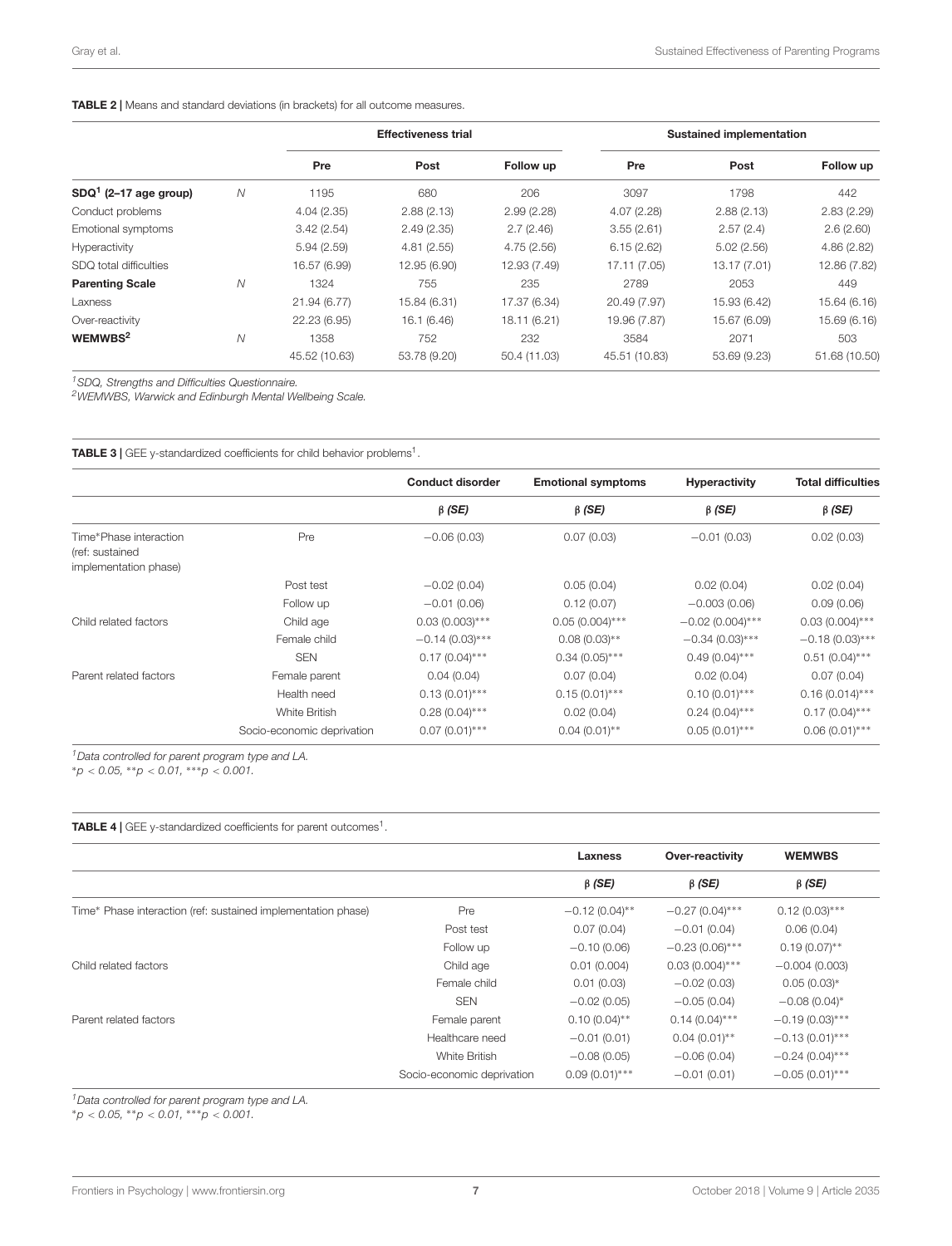$p < 0.001$ ), but was unrelated to emotional symptoms ( $\beta = 0.02$ ,  $p = 0.718$ .

### Parenting

The interactions between time and phase were significant for laxness (Wald = 23.22,  $p < 0.001$ ) and over-reactivity (Wald = 42.29,  $p \lt 0.001$ ). To interpret the significant interactions, we focus on each time∗phase coefficient. At pretest, scores of both parenting styles scores were significantly lower in the sustained implementation phase compared to the effectiveness trial phase (laxness:  $β = -0.12$ ,  $p = 0.001$ ; overreactivity:  $β = -0.27, p < 0.001$ ). At post-test, differences between the two phases were no longer significant: laxness (β = 0.04,  $p = 0.254$ ; over-reactivity:  $\beta = -0.03$ ,  $p = 0.462$ ). Follow up scores indicated better maintenance of gains in the sustained implementation phase for over-reactivity (β = -0.23,  $p < 0.001$ ), but not laxness (β = −0.10, p = 0.086). **[Figure 2](#page-7-0)** presents adjusted laxness and over-reactivity scores over time for each phase that demonstrate the significant interaction described above.

Laxness scores were not related to child gender ( $\beta = 0.01$ ,  $p = 0.595$ ), child age (β = 0.01,  $p = 0.209$ ) or SEN status ( $\beta$  = -0.02,  $p$  = 0.737). Over-reactivity scores were higher for older children (β = 0.03, p < 0.001), but there was no association with child gender ( $\beta$  = -0.02,  $p$  = 0.501) or the child's SEN status (β = -0.05,  $p = 0.231$ ). Mothers had higher scores on laxness ( $\beta$  = 0.10,  $p$  = 0.004) and over-reactivity ( $\beta$  = 0.14,  $p$  < 0.001) than fathers. Parent support need was not significantly related to laxness ( $\beta$  = -0.01,  $p$  = 0.44), but there was an association with over-reactivity ( $\beta = 0.04$ ,  $p = 0.007$ ). Ethnicity was not significantly associated with either

<span id="page-7-0"></span>

laxness or over-reactivity (laxness:  $β = -0.08$ ,  $p = 0.094$ , overreactivity:  $\beta = -0.06$ ,  $p = 0.211$ ). Socio-economic deprivation was significantly associated with higher laxness ( $\beta = 0.09$ ,  $p < 0.001$ ) but not associated with over-reactivity (β = -0.01,  $p = 0.430$ ).

### Parent Mental Well-Being

The main effect of time on WEMWBS scores was significant (Wald = 1649.99,  $p < 0.001$ ), indicating an increase in mental well-being from pre-test to post-test and from pre-test to follow up. Mental well-being scores were significantly higher in the sustained implementation phase compared to the effectiveness trial phase (Wald = 12.96,  $p < 0.001$ ) but the interaction between time and phase was not significant (Wald = 4.93,  $p = 0.085$ , suggesting that, despite group differences, there was no differential gain between the two phases: they both experienced a significant improvement over time.

Generalized Estimating Equations coefficients are presented in **[Table 4](#page-6-2)**. Having a female child who was causing concern was associated with higher parent mental well-being scores (β =  $0.05$ ,  $p = 0.046$ ). Child's SEN status was associated with lower mental well-being scores ( $β = -0.08$ ,  $p = 0.047$ ). Parent mental well-being was not related to child age ( $\beta = -0.004$ ,  $p = 0.235$ ). Mental wellbeing scores were higher for male parents ( $β = -0.19, p < 0.001$ ) and for parents with lower levels of support need ( $\beta = -0.13$ ,  $p < 0.001$ ). Parent mental well-being was lower for those with a higher level of socio-economic deprivation (β =  $-0.05$ ,  $p < 0.001$ ) and lower for those of White British ethnicity ( $\beta = -0.24$ ,  $p < 0.001$ ).

### **DISCUSSION**

The current study examined whether evidence-based parenting programs (EBPPs) remain effective when delivered entirely by service providers as part of regular service delivery during the sustained implementation phase. Findings indicated that service-led sustained implementation was associated with significant improvements in child behavior problems, similar to the researcher-led effectiveness trial; there were significant improvements in parenting style, which were larger than the effectiveness trial at 12 months follow up; and significant improvements in parental mental well-being similar to the effectiveness trial.

Present findings come from a large English sample of parents and support findings from an implementation trial in the United States [\(Price et al.,](#page-10-4) [2012\)](#page-10-4), where researchers compared service-led implementation of a parenting group for foster carers with the comparison group of a previous effectiveness trial, and found the implementation phase resulted in significant benefits in child behavior problems. Present findings provide a rigorous demonstration of successful maintenance of the effectiveness of EBPPs delivered during the sustained implementation phase, relative to a group of people who also received EBPPs during the effectiveness trial.

Significant gains immediately after the program were maintained at 12 months follow up, similarly to the initial improvement and maintenance demonstrated in the effectiveness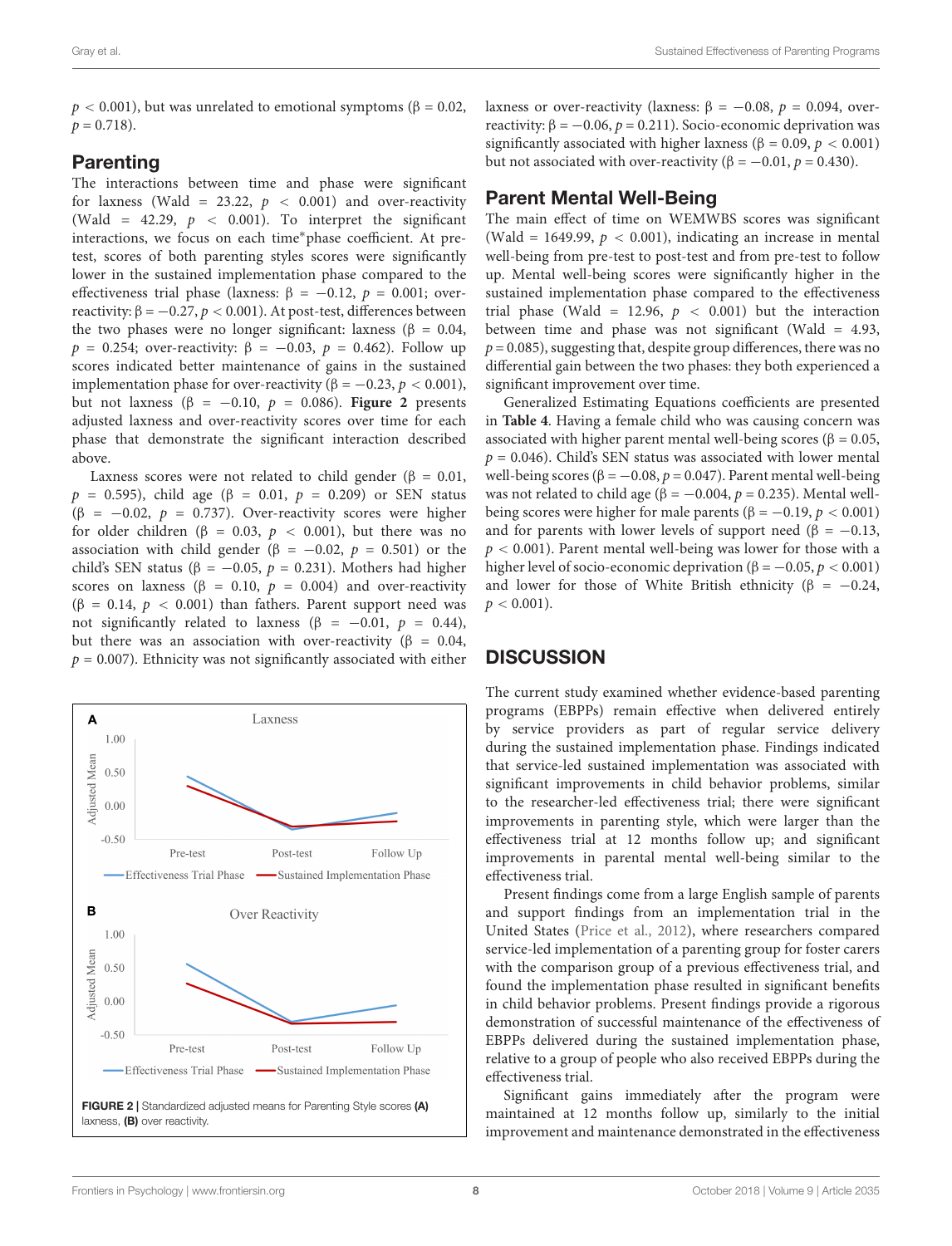trial. Indeed, longer-term gains in parenting style (laxness and over-reactivity) were larger for parents in service-led implementation. This could be because parents who took up parenting programs during service implementation presented lower levels of initial difficulties. The present findings add to the limited evidence about the longer-term effectiveness of parenting programs, whether in community provision or research evaluations (c.f., [Lundahl et al.,](#page-9-28) [2006\)](#page-9-28).

In the current study, we did not measure the factors that change between a researcher-led trial and service-led evaluation, but we know that a large number of conditions may change as we move from researcher-led evaluations to service-led delivery [\(Durlak and DuPre,](#page-9-5) [2008\)](#page-9-5). Our aim was to examine whether effectiveness would be maintained, despite the changes in the implementation environment and circumstances. Our findings indicated that effectiveness can be maintained, though without identifying factors that are important for the maintenance of effectiveness. As our understanding of the implementation continuum improves [\(Spoth et al.,](#page-10-15) [2013;](#page-10-15) [Gottfredson et al.,](#page-9-1) [2015\)](#page-9-1), it is obvious that we have a patchy understanding of all conditions related to successful sustained implementation [\(Proctor,](#page-10-16) [2009;](#page-10-16) [Wiltsey Stirman et al.,](#page-10-0) [2012\)](#page-10-0). The issue of effectiveness as an indicator of achieving population level benefits should be a core outcome of the sustained implementation agenda, beyond the knowledge that each service provider requires to monitor their quality. The current study demonstrated the maintenance of implementation effectiveness in a large English sample. Future research should examine further the service-level factors that may be related to successful effectiveness during sustained implementation.

The present data also suggested some interesting differences in terms of the parents who received programs across the two phases. While both phases operated a targeted provision model, parents who signed up during the sustained implementation phase experienced lower levels of parenting difficulties and better mental well-being before the programs started, compared to parents in the effectiveness trial. Though there were more White British parents and less income poverty (fewer children eligible for free school meals) in the sustained implementation phase, there were overall similar levels of socio-economic deprivation, child characteristics and child behavior problems (see **[Table 1](#page-3-1)**). Therefore initial differences might not be entirely accounted for by socio-demographic differences. These differences may indicate differences in the way services recruit or refer parents over time, i.e., a broadening of referral criteria to a larger population during sustained implementation.

One of the core limitations of the present study is the selfselected sample of areas from which sustained implementation data were pooled. These were LAs where service providers decided to continue delivering and monitoring parenting programs following their involvement in the researcherled effectiveness trial, and they may differ from other LAs who did not choose to continue independent evaluation of the effectiveness of the implementation of their EBPPs after the effectiveness trial, following the end of funding of the Parent Early Intervention Programme by the DfE. In particular, these LAs were committed to maintaining staff training, support and program fidelity; as well as monitoring of effectiveness by an independent research team, so providing accountability. Future research needs to investigate further the in-depth factors that facilitate or hinder sustained service implementation following a successful take-up.

A further limitation of the present study concerns the generalizability of the findings, due to the high level of data attrition. While common in community-based research [\(McWey](#page-9-25) [et al.,](#page-9-25) [2015;](#page-9-25) [Abrahamse et al.,](#page-9-26) [2016\)](#page-9-26), this limits our conclusions to those parents for whom evaluation data were available, rather than all parents who enrolled for the programs. There was limited information with regards to the specific reasons for this level of data attrition for the LAs featured in the current study, although our analysis did not point to a single reason (mechanism) for missing data: reasons included parents' practical difficulties related to family factors, (e.g., illness, husband's change of work pattern). However, given the high level of missing data, it is important that future research focuses on understanding patterns of attrition in users of community services to enhance the likelihood of continued engagement with programs and evaluation.

### **CONCLUSION**

Research demonstrating the sustainability of EBPPs' effectiveness is of key importance in determining their funding-worth [\(August et al.,](#page-9-29) [2006;](#page-9-29) [Wiltsey Stirman et al.,](#page-10-0) [2012\)](#page-10-0). However, the focus of much sustainability research has been on optimal implementation environments, rather than the maintenance of outcomes and the demonstration of benefit across the population as a whole. The current study demonstrated that effectiveness can be maintained when services lead on provision of EBPPs. Present findings indicated that improvements in child behavior problems and parental mental well-being were significantly maintained during sustained implementation, whereas improvements in parenting laxness and over-reactivity were significant in the short-term but better maintained in the longer term under sustained implementation. Given the high costs of late intervention [\(Chowdry and Fitzsimons,](#page-9-30) [2016\)](#page-9-30), the present findings make a strong case for the integration of EBPPs in public health approaches to reducing child behavior problems and parent well-being.

# ETHICS STATEMENT

This study was carried out in accordance with the recommendations of the Humanities and Social Sciences Research Ethics Committee of the University of Warwick. The protocol was approved by the Humanities and Social Sciences Research Ethics Committee of the University of Warwick [Ref: Eth. App. 12/06-07, [\(Lindsay et al.,](#page-9-13) [2011b\)](#page-9-13); Ref: Eth. App. 45/07-08, [\(Lindsay and Strand,](#page-9-15) [2013\)](#page-9-15); Ref: Eth. App. 93/15-16, for the current study]. All subjects gave written informed consent in accordance with the Declaration of Helsinki.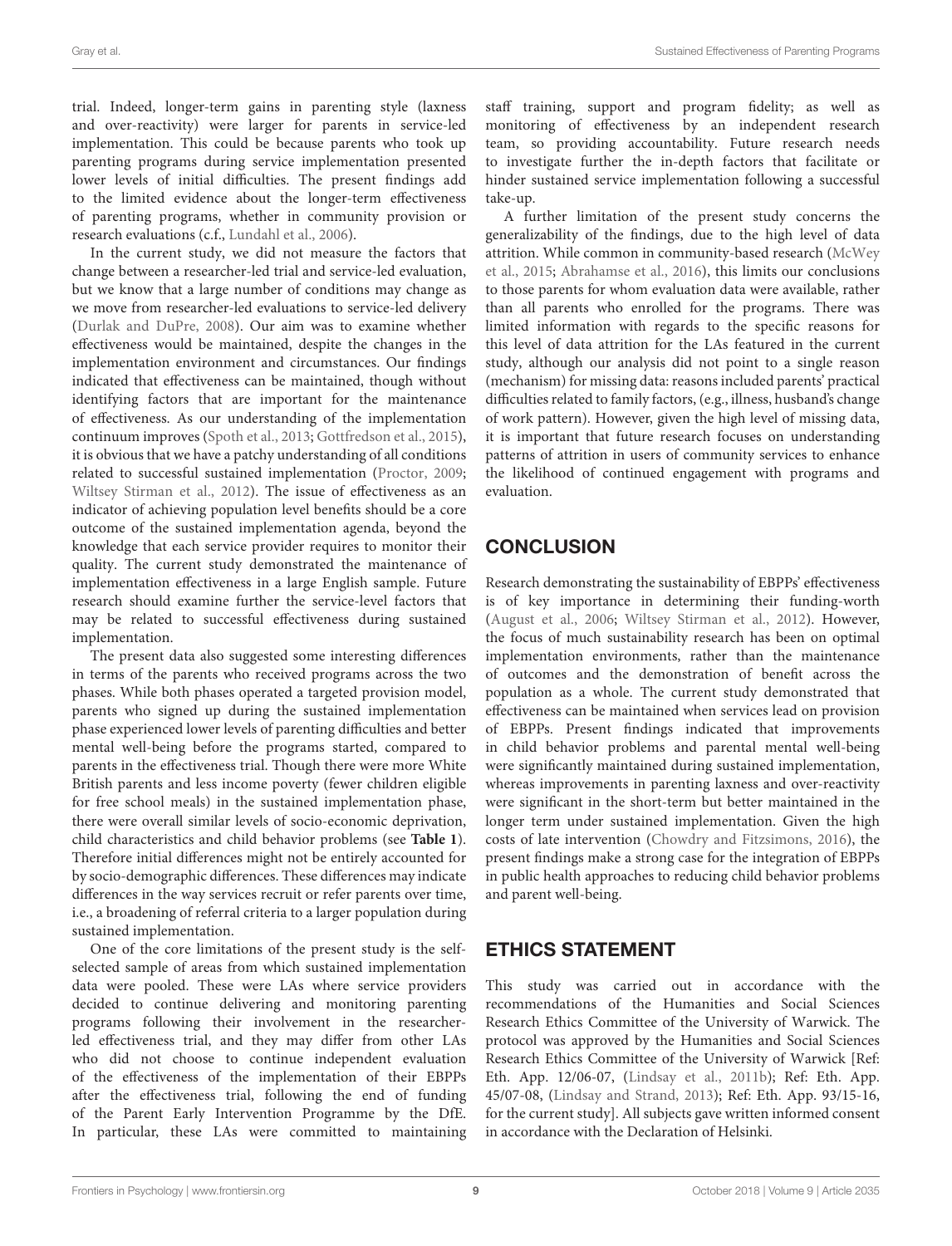### AUTHOR CONTRIBUTIONS

VT, GG, and GL substantial contributions to the conception or design of the work, or the acquisition, analysis, or interpretation of data for the work, drafting the work or revising it critically for important intellectual content, final approval of the version to be published, agreement to be accountable for all aspects of the work in ensuring that questions related to the accuracy or integrity of any part of the work are appropriately investigated and resolved.

### **REFERENCES**

- <span id="page-9-3"></span>Aarons, G., Hurlburt, M., and Horwitz, S. (2011). Advancing a conceptual model of evidence-based practice implementation in public service sectors. Adm. Policy Ment. Health 38, 4–23. [doi: 10.1007/s10488-010-0327-7](https://doi.org/10.1007/s10488-010-0327-7)
- <span id="page-9-26"></span>Abrahamse, M. E., Niec, L. N., Junger, M., Boer, F., and Lindauer, R. J. L. (2016). Risk factors for attrition from an evidence-based parenting program: findings from the Netherlands. Child. Youth Serv. Rev. 64, 42–50. [doi: 10.1016/](https://doi.org/10.1016/j.childyouth.2016.02.025) [j.childyouth.2016.02.025](https://doi.org/10.1016/j.childyouth.2016.02.025)
- <span id="page-9-19"></span>Arnold, D., O'Leary, S., Wolff, L., and Acker, M. (1993). The parenting scale: a measure of dysfunctional parenting in discipline situations. Psychol. Assess. 5, 137–144. [doi: 10.1037/1040-3590.5.2.137](https://doi.org/10.1037/1040-3590.5.2.137)
- <span id="page-9-21"></span>Asmussen, K. A., Matthew, T., Weizel, K., Bebiroglu, N., and Scott, S. (2012). Evaluation of the National Academy of Parenting Practitioners' Training Offer in Evidence Based Parenting Programmes. London: Department for Education.
- <span id="page-9-29"></span>August, G. J., Bloomquist, M. L., Lee, S. S., Realmuto, G. M., and Hektner, J. M. (2006). Can evidence-based prevention programs be sustained in community practice settings? The early risers' advanced-stage effectiveness trial. Prev. Sci. 7, 151–165. [doi: 10.1007/s11121-005-0024-z](https://doi.org/10.1007/s11121-005-0024-z)
- <span id="page-9-11"></span>Barlow, J., Bergman, H., Kornor, H., Wei, Y. H., and Bennett, C. (2016). Groupbased parent training programmes for improving emotional and behavioural adjustment in young children. Cochrane Database Syst. Rev. 171:CD003680. [doi: 10.1002/14651858.CD003680.pub3](https://doi.org/10.1002/14651858.CD003680.pub3)
- <span id="page-9-10"></span>Barlow, J., Smailagic, N., Huband, N., Roloff, V., and Bennett, C. (2012). Groupbased parent training programmes for improving parental psychosocial health. Cochrane Database Syst. Rev. CD002020. [doi: 10.1002/14651858.CD002020.](https://doi.org/10.1002/14651858.CD002020.pub3) [pub3](https://doi.org/10.1002/14651858.CD002020.pub3)
- <span id="page-9-30"></span>Chowdry, H., and Fitzsimons, P. (2016). The Cost of Late Intervention: EIF Analysis. London: Early Intervention Foundation.
- <span id="page-9-0"></span>Davies, H. T. O., Nutley, S. M., and Smith, P. C. (2000). What Works? Evidence-Based Policy and Practice in Public Services. Bristol: Policy Press.
- <span id="page-9-9"></span>Dretzke, J., Davenport, C., Frew, E., Barlow, J., Stewart-Brown, S., Bayliss, S., et al. (2009). The clinical effectiveness of different parenting programmes for children with conduct problems: a systematic review of randomised controlled trials. Child Adolesc. Psychiatry Ment. Health 3:7. [doi: 10.1186/1753-2000-3-7](https://doi.org/10.1186/1753-2000-3-7)
- <span id="page-9-5"></span>Durlak, J. A., and DuPre, E. P. (2008). Implementation matters: a review of research on the influence of implementation on program outcomes and the factors affecting implementation. Am. J. Community Psychol. 41, 327–350. [doi:](https://doi.org/10.1007/s10464-008-9165-0) [10.1007/s10464-008-9165-0](https://doi.org/10.1007/s10464-008-9165-0)
- <span id="page-9-2"></span>Flay, B. R., Biglan, A., Boruch, R. F., Castro, F. G., Gottfredson, D., Kellam, S., et al. (2005). Standards of evidence: criteria for efficacy, effectiveness and dissemination. Prev. Sci. 6, 151–175. [doi: 10.1007/s11121-005-5553-y](https://doi.org/10.1007/s11121-005-5553-y)
- <span id="page-9-6"></span>Franks, R. P., and Schroeder, J. (2013). "Implementation science: what do we know and where do we go from here?" in Applying Implementation Science in Early Childhood Programs and Systems eds T. Halle, A. Metz, and I. Martinez-Beck (Baltimore: Paul H. Brookes), 5–19.
- <span id="page-9-12"></span>Furlong, M., and McGilloway, S. (2015). Barriers and facilitators to implementing evidence-based parenting programs in disadvantaged settings: a qualitative study. J. Child Fam. Stud. 24, 1809–1818. [doi: 10.1007/s10826-014-9984-6](https://doi.org/10.1007/s10826-014-9984-6)
- <span id="page-9-27"></span>Garson, G. D. (2013). Generalized Linear Models / Generalized Estimating Equations. Asheboro, NC: Statistical Associates Publishers.
- <span id="page-9-16"></span>Goodman, R. (1997). The strengths and difficulties questionnaire: a research note. J. Child Psychol. Psychiatry 38, 581–586. [doi: 10.1111/j.1469-7610.1997.tb0](https://doi.org/10.1111/j.1469-7610.1997.tb01545.x) [1545.x](https://doi.org/10.1111/j.1469-7610.1997.tb01545.x)

### FUNDING

This study was supported by a grant from the British Academy (SG153174).

### ACKNOWLEDGMENTS

We would like to thank the LAs and parents who participated in this study.

- <span id="page-9-17"></span>Goodman, R. (2001). Psychometric properties of the strengths and difficulties questionnaire. J. Am. Acad. Child Adolesc. Psychiatry 40, 1337–1345. [doi: 10.](https://doi.org/10.1097/00004583-200111000-00015) [1097/00004583-200111000-00015](https://doi.org/10.1097/00004583-200111000-00015)
- <span id="page-9-1"></span>Gottfredson, D. C., Cook, T. D., Gardner, F. E. M., Gorman-Smith, D., Howe, G. W., Sandler, I. N., et al. (2015). Standards of evidence for efficacy, effectiveness, and scale-up research in prevention science: next generation. Prev. Sci. 16, 893–926. [doi: 10.1007/s11121-015-0555-x](https://doi.org/10.1007/s11121-015-0555-x)
- <span id="page-9-24"></span>Hubbard, A. E., Ahern, J., Fleischer, N. L., Van der Laan, M., Lippman, S. A., Jewell, N., et al. (2010). To GEE or Not to GEE comparing population average and mixed models for estimating the associations between neighborhood risk factors and health. Epidemiology 21, 467–474. [doi: 10.1097/](https://doi.org/10.1097/EDE.0b013e3181caeb90) [EDE.0b013e3181caeb90](https://doi.org/10.1097/EDE.0b013e3181caeb90)
- <span id="page-9-18"></span>Irvine, A. B., Biglan, A., Smolkowski, K., and Ary, D. V. (1999). The value of the parenting scale for measuring the discipline practices of parents of middle school children. Behav. Res. Ther. 37, 127–142. [doi: 10.1016/s0005-7967\(98\)](https://doi.org/10.1016/s0005-7967(98)00114-4) [00114-4](https://doi.org/10.1016/s0005-7967(98)00114-4)
- <span id="page-9-7"></span>Kaminski, J. W., Valle, L. A., Filene, J. H., and Boyle, C. L. (2008). A meta-analytic review of components associated with parent training program effectiveness. J. Abnorm. Child Psychol. 36, 567–589. [doi: 10.1007/s10802-007-9201-9](https://doi.org/10.1007/s10802-007-9201-9)
- <span id="page-9-20"></span>Karazsia, B. T., van Dulmen, M. H. M., and Wildman, B. G. (2008). Confirmatory factor analysis of Arnold et al.'s Parenting Scale across race, age, and sex. J. Child Fam. Stud. 17, 500–516. [doi: 10.1007/s10826-007-](https://doi.org/10.1007/s10826-007-9170-1) [9170-1](https://doi.org/10.1007/s10826-007-9170-1)
- <span id="page-9-23"></span>Liang, K. Y., and Zeger, S. L. (1986). Longitudinal data analysis using generalized linear models. Biometrika 73, 13–22. [doi: 10.1093/biomet/73.1.13](https://doi.org/10.1093/biomet/73.1.13)
- <span id="page-9-15"></span>Lindsay, G., and Strand, S. (2013). Evaluation of the national roll-out of parenting programmes across England: the parenting early intervention programme (PEIP). BMC Public Health 13:972. [doi: 10.1186/1471-2458-](https://doi.org/10.1186/1471-2458-13-972) [13-972](https://doi.org/10.1186/1471-2458-13-972)
- <span id="page-9-14"></span>Lindsay, G., Strand, S., Cullen, M. A., Cullen, S., Band, S., Davis, H., et al. (2011a). Parenting Early Intervention Programme Evaluation. London: Department for Education.
- <span id="page-9-13"></span>Lindsay, G., Strand, S., and Davis, H. (2011b). A comparison of the effectiveness of three parenting programmes in improving parenting skills, parent mentalwell being and children's behaviour when implemented on a large scale in community settings in 18 English local authorities: the parenting early intervention pathfinder (PEIP). BMC Public Health 11:962. [doi: 10.1186/1471-](https://doi.org/10.1186/1471-2458-11-962) [2458-11-962](https://doi.org/10.1186/1471-2458-11-962)
- <span id="page-9-28"></span>Lundahl, B., Risser, H. J., and Lovejoy, M. C. (2006). A meta-analysis of parent training: moderators and follow-up effects. Clin. Psychol. Rev. 26, 86–104. [doi:](https://doi.org/10.1016/j.cpr.2005.07.004) [10.1016/j.cpr.2005.07.004](https://doi.org/10.1016/j.cpr.2005.07.004)
- <span id="page-9-25"></span>McWey, L. M., Holtrop, K., Wojciak, A. S., and Claridge, A. M. (2015). Retention in a parenting intervention among parents involved with the child welfare system. J. Child Fam. Stud. 24, 1073–1087. [doi: 10.1007/s10826-014-9916-5](https://doi.org/10.1007/s10826-014-9916-5)
- <span id="page-9-22"></span>Ministry of Parenting (2015). STOP Programme Report. Available at: [http://www.theministryofparenting.com/wp-content/uploads/2014/11/STOP-](http://www.theministryofparenting.com/wp-content/uploads/2014/11/STOP-PROGRAMME-REPORT-2015.pdf)[PROGRAMME-REPORT-2015.pdf](http://www.theministryofparenting.com/wp-content/uploads/2014/11/STOP-PROGRAMME-REPORT-2015.pdf)
- <span id="page-9-4"></span>Moore, J. E., Mascarenhas, A., Bain, J., and Straus, S. E. (2017). Developing a comprehensive definition of sustainability. Implement. Sci. 12:110. [doi: 10.1186/](https://doi.org/10.1186/s13012-017-0637-1) [s13012-017-0637-1](https://doi.org/10.1186/s13012-017-0637-1)
- <span id="page-9-8"></span>Nowak, C., and Heinrichs, N. (2008). A comprehensive meta-analysis of triple p-positive parenting program using hierarchical linear modeling: effectiveness and moderating variables. Clin. Child Fam. Psychol. Rev. 11, 114–144. [doi:](https://doi.org/10.1007/s10567-008-0033-0) [10.1007/s10567-008-0033-0](https://doi.org/10.1007/s10567-008-0033-0)